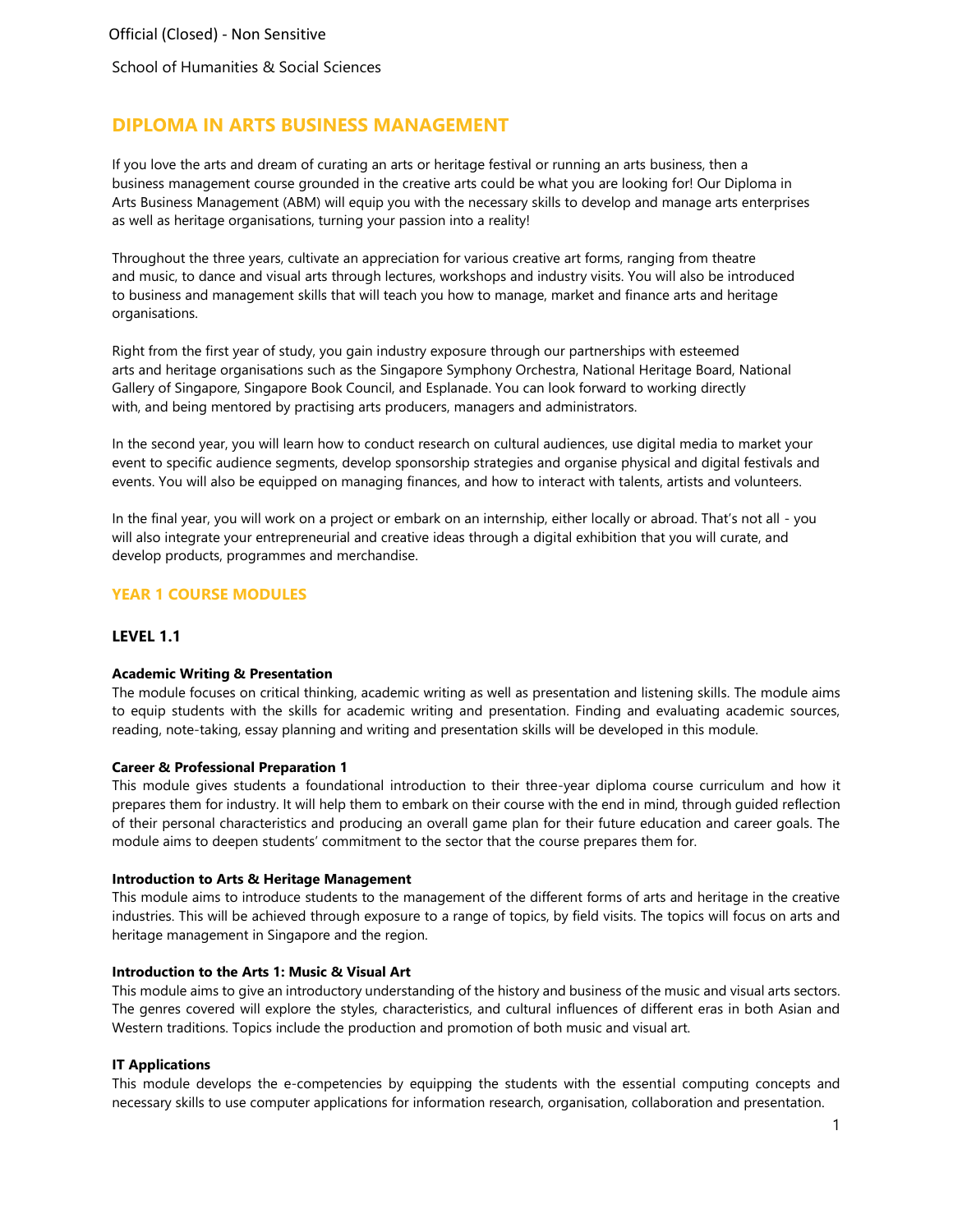School of Humanities & Social Sciences

# **Social Psychology**

This module explores the nature and causes of behaviour of individuals in relation to other people. The aim is to provide an understanding of the mechanisms and processes by which social behaviours are shaped by various social, cognitive, environmental, cultural and biological factors.

# **LEVEL 1.2**

# **Economics**

This module provides students with an understanding of the economic choices made by consumers, firms and the government, and how these decisions affect the market for a particular good or service. It incorporates a study of the theory of demand and supply. The module discusses production costs, price determination and supply decisions for individual firms in different market structures. Students will have a basic understanding of the economic factors and government initiatives that have an impact on arts business management.

# **Education, Outreach & Community Arts**

This module will explore the tools for developing education and outreach programmes to enhance public knowledge and exposure to the arts. It will also develop skills for working with the community to create and conduct arts programmes that enhance social cohesion and address issues within the community.

## **Introduction to the Arts 2: Theatre & Dance**

This module aims to give an introductory understanding of the history and business of the theatre and dance sectors. The genres covered will explore the styles, characteristics, and cultural influences of different eras in both Asian and Western traditions. Topics include the production and promotion of both theatre and dance.

## **Professional Communication 1**

The module prepares students to communicate effectively in business settings. Students will learn both oral and written communication skills that demonstrate concepts of business communication principles, interpersonal skills and intercultural skills. Topics such as proposal and report writing, elevator pitch and professional presentation will be covered.

## **Visual Communication 1**

Focusing on the use of images in the media, this module examines the theories and concepts of visual literacy; it provides an introduction to communicating visually through conceptual thinking with the use of digital photography and imaging software. Students will also think critically about the issues of visual images in communication and learn the basic principles of visual design.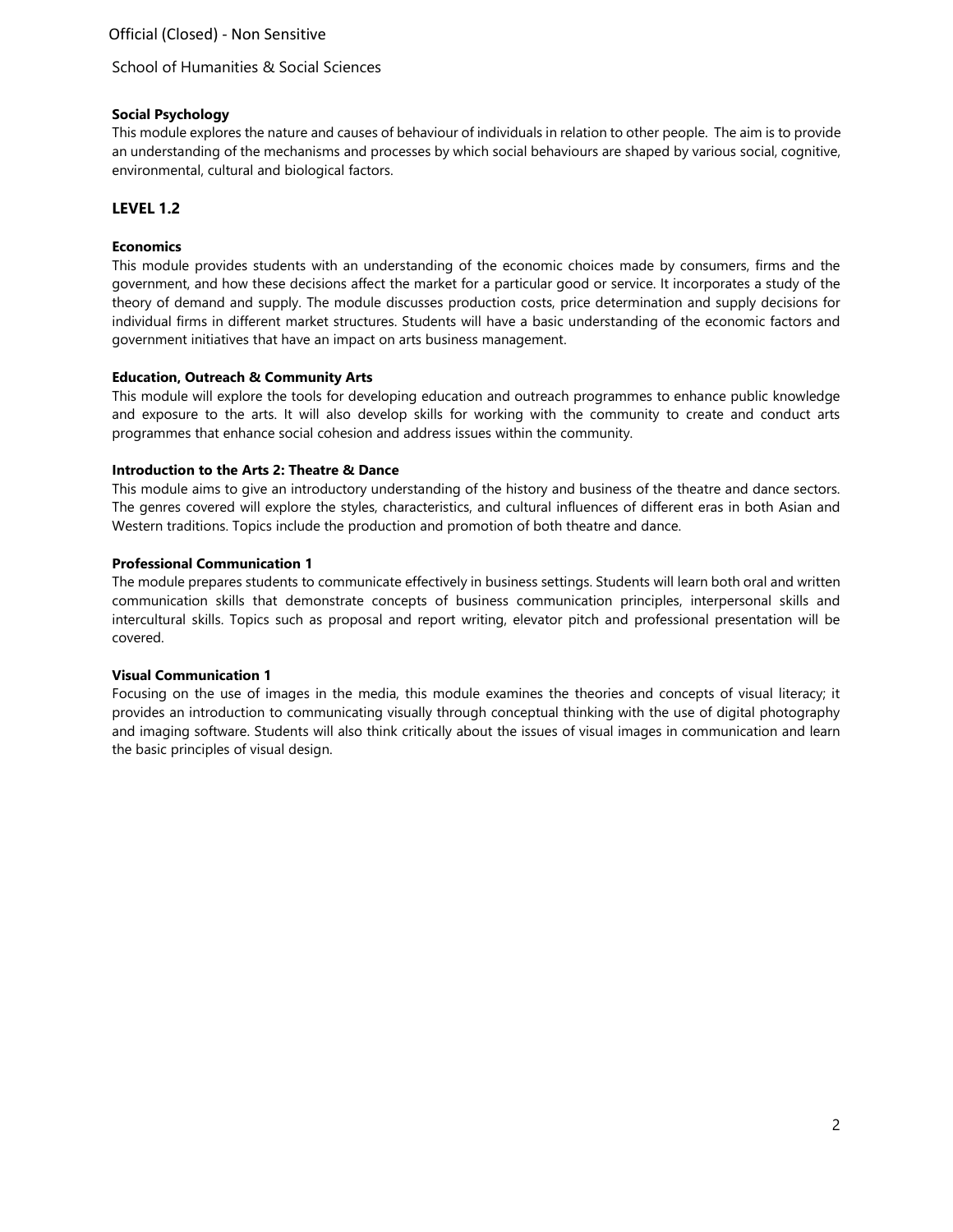School of Humanities & Social Sciences

# **YEAR 1 COURSE CURRICULUM**

| <b>Module Name</b>                             | <b>Credit Units</b> |
|------------------------------------------------|---------------------|
| Level 1.1 (22 hours per week)                  |                     |
| Academic Writing & Presentation                | 4                   |
| Career & Professional Preparation 1            |                     |
| Introduction to Arts & Heritage Management     |                     |
| Introduction to the Arts 1: Music & Visual Art | 6                   |
| <b>IT Applications</b>                         | 4                   |
| Social Psychology                              | ξ                   |
| Level 1.2 (21 hours per week)                  |                     |
| Economics                                      | 4                   |
| Education, Outreach & Community Arts           | 4                   |
| Health & Wellness <sup>^</sup>                 |                     |
| Introduction to the Arts 2: Theatre & Dance    | 6                   |
| Professional Communication 1                   | ੨                   |
| <b>Visual Communication 1</b>                  | ς                   |

#### **Notes:**

^ For more details on Interdisciplinary Studies (IS) electives, please log on to [www.np.edu.sg/is](http://www.np.edu.sg/is)

#### **IS Modules**

The School of Interdisciplinary Studies (IS) delivers a broad-based curriculum, which nurtures a new generation of professionals with multidisciplinary skills and an innovative and entrepreneurial spirit to meet the challenges of a knowledge economy. IS offers both prescribed modules and electives to challenge boundaries. Prescribed modules develop students' competencies in core areas such as Communication, Innovation and Enterprise, Culture and Communication, and Personal Mastery and Development, while elective modules provide insights into Arts and Humanities, Business, Design, and Science and Technology.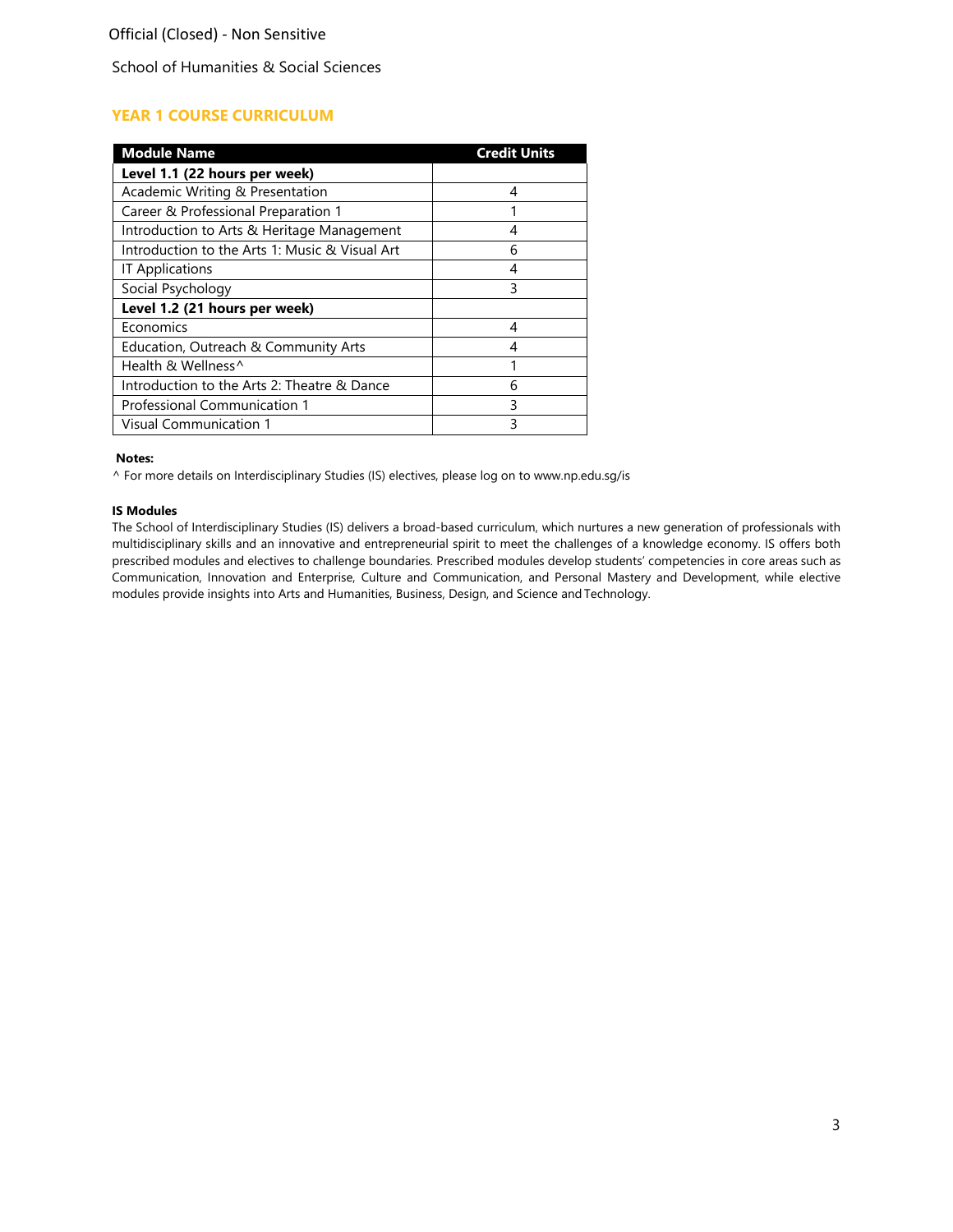School of Humanities & Social Sciences

# **YEAR 2 COURSE MODULES**

## **LEVEL 2.1**

## **Arts Marketing & Communication**

This module examines the basic concepts and principles of arts marketing to enable students to better understand and evaluate the marketing system in which products and services are planned, priced, promoted and distributed. It will also provide a comprehensive overview of the effective principles of public relations, focusing on different writing approaches and styles required for specific situations, audiences, communication objectives, content andmedia.

## **Festival & Event Management**

This module aims to develop students' knowledge and skills in arts festival and event management. The module will focus on discussing the intricacies of fulfilling the key performance indicators of performing arts festivals and events. In particular, the students will learn how to formulate creative strategies to tackle the complex demands of conceptualising, programming, logistics planning, human resource management and risk management. They will also gain insights into the latest management practices in the local as well as the international industries.

### **Human Capital Management**

This module provides students with a working knowledge of human resource skills needed by supervisors and managers in the arts industry to ensure that arts organisations attract, employ, develop and retain the optimum number, type and quality of employees at all times to meet organisational demands and goals.

## **Partnership Engagement & Volunteer Development**

This module provides students with an overview of the fundamentals of stakeholder partnerships, sponsorship and a Volunteer Management Framework in the context of the arts and heritage sectors. Students will gain an understanding of issues related to engaging stakeholders, fund-raising and sponsorship development and the role of volunteer management framework in managing issues such as volunteers' recruitment, job-match, motivation and recognition.

### **Professional Communication 2**

The module prepares students to write effective cover letters and resumes. Preparation and enhancement of portfolio to meet professional standard as well as development of presentation skills, and improvement of job-seeking techniques will also be covered in the module.

### **Visual Communication 2**

Focusing on a practical approach, this module introduces the importance of online and print collaterals in the creative industries. Through the use of design software in micro-lectures, hands-on projects and critique sessions, students experience the creative process first-hand in producing promotional and marketing materials. This module also covers writing design specifications, copyediting and production layout.

# **LEVEL 2.2**

### **Financial Management**

The module introduces the basic concepts of financial management, including accounting, cash management, budgeting, box office management and forecasting, in relation to arts organisations. Using case studies and simulations, student will learn how to apply financial accounting principles to the arts industry.

## **Research in Audience Development**

This module introduces students to the process of developing qualitative and quantitative research skills in the arts industry, particularly in arts audience development. Through lessons and tutorials, students will learn and understand roles of art professionals, researchers and cultural policy makers, both in visual and performing arts organisations. Students will also develop a general understanding of research development and statistics interpretation.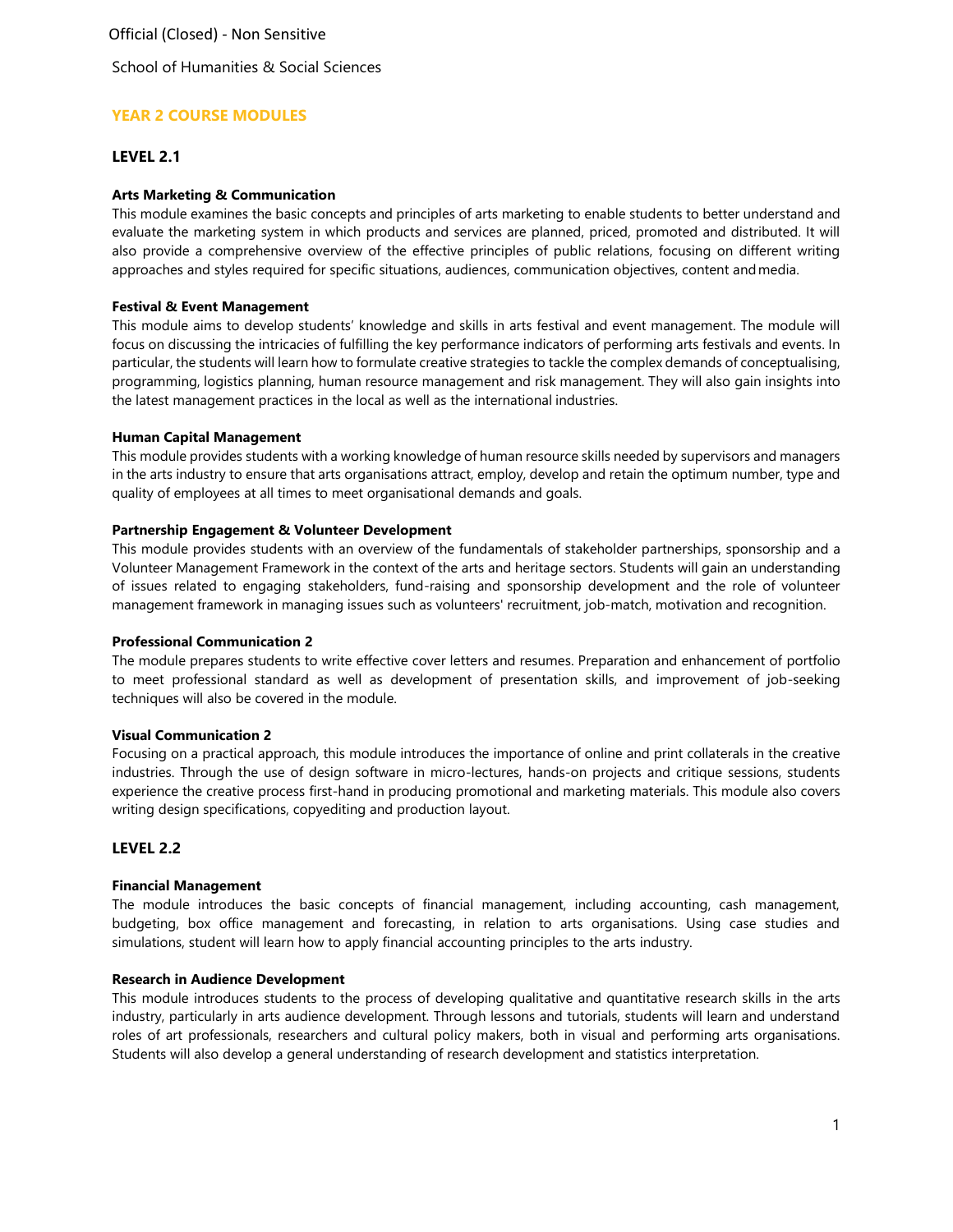School of Humanities & Social Sciences

## **Stage & Exhibition Management**

This module provides students with the technical knowledge behind stage and exhibition management. Students will learn the how to read technical riders and exhibition plans, maintain production records and to use this information in the staging of performances and exhibitions.

## **Talent & Artist Management**

The module examines the crucial role of professional management for various types of artists and entertainers. Focusing on the roles of personal manager, talent agent, road manager, and company manager, students will learn the art of guiding the professional career of artistes, developing contacts within the arts industry, marketing and promoting artistes for overseas exposure, identifying clients and projects for the artistes, and negotiating deals.

# **YEAR 2 COURSE CURRICULUM**

| <b>Module Name</b>                             | <b>Credit Units</b> |
|------------------------------------------------|---------------------|
| Level 2.1 (21 hours per week)                  |                     |
| Arts Marketing & Communication                 | 4                   |
| Festival & Event Management                    |                     |
| Human Capital Management                       | 4                   |
| Partnership Engagement & Volunteer Development |                     |
| Professional Communication 2                   | $\mathcal{P}$       |
| <b>Visual Communication 2</b>                  | ξ                   |
| Level 2.2 (18 hours per week)                  |                     |
| <b>Financial Management</b>                    | 4                   |
| Research in Audience Development               | 4                   |
| Stage & Exhibition Management                  | 4                   |
| Talent & Artist Management                     | 4                   |
| World Issues: A Singapore Perspective^         | $\mathfrak{D}$      |

### **Notes:**

^ For more details on Interdisciplinary Studies (IS) electives, please log on to [www.np.edu.sg/is](http://www.np.edu.sg/is)

### **IS Modules**

The School of Interdisciplinary Studies (IS) delivers a broad-based curriculum, which nurtures a new generation of professionals with multidisciplinary skills and an innovative and entrepreneurial spirit to meet the challenges of a knowledge economy. IS offers both prescribed modules and electives to challenge boundaries. Prescribed modules develop students' competencies in core areas such as Communication, Innovation and Enterprise, Culture and Communication, and Personal Mastery and Development, while elective modules provide insights into Arts and Humanities, Business, Design, and Science andTechnology.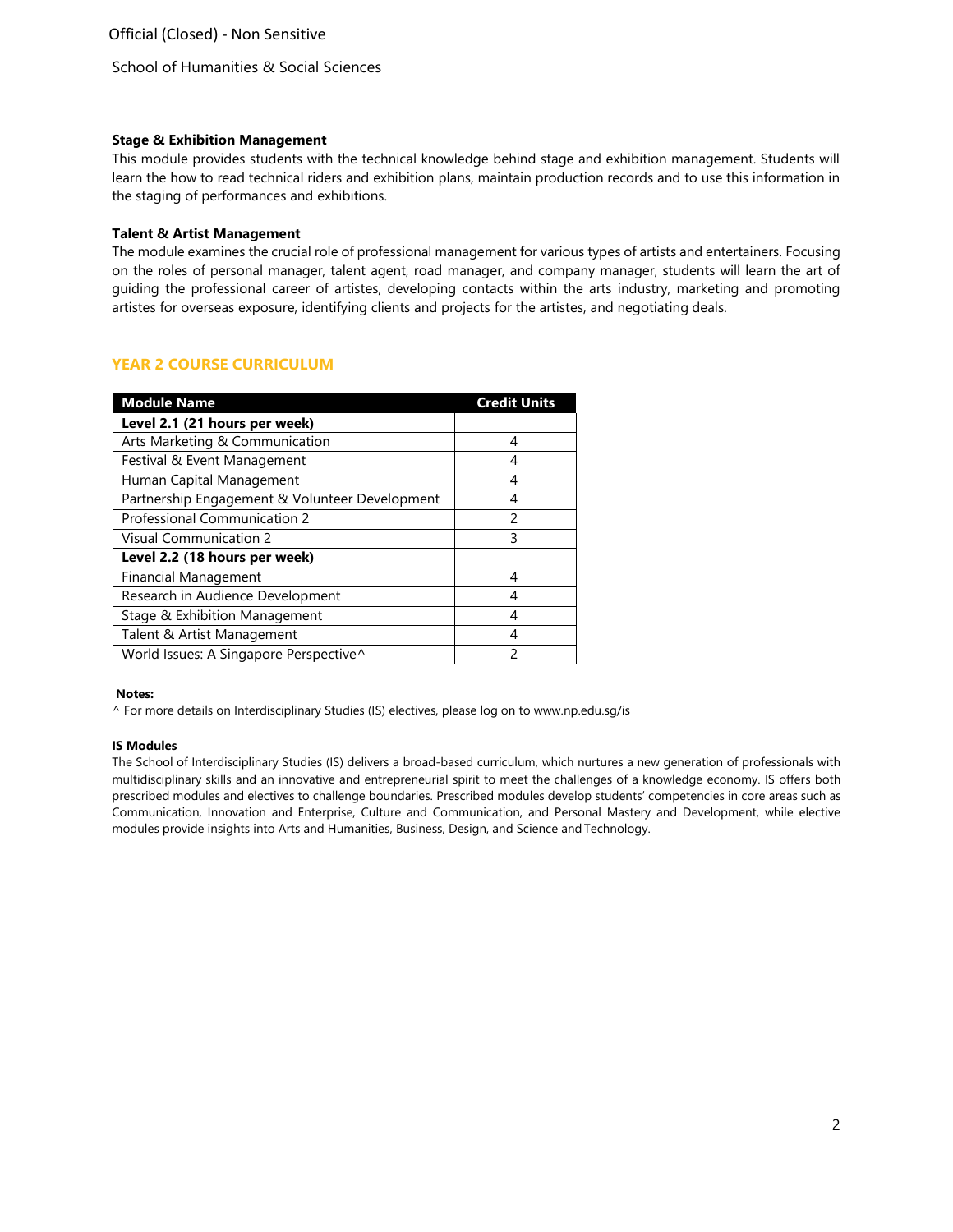School of Humanities & Social Sciences

# **YEAR 3 COURSE MODULES**

## **LEVEL 3.1**

### **Arts Regulation, Policy & Governance**

This module aims to examine why and how the state intervenes in the production and consumption of art. It elaborates on the history of arts policy in Singapore, from the founding of the nation in 1965 to the present, and discusses how it has affected artists, cultural institutions and citizens. The formulation of arts policies pertaining to funding, censorship and the building of facilities will be critically discussed. While the module focuses on arts policy in Singapore, it will also make references to other countries such as the United Kingdom, Australia and the United States to encourage a comparative approach. Special emphasis will be placed on the importance of a good knowledge of arts policy for arts entrepreneurs, managers and administrators.

#### **Creative Entrepreneurship**

This module explores the relationship between creativity and entrepreneurship. Students will learn about the issues and challenges facing the arts business in the modern world. Students will also be introduced to entrepreneurial concepts and be asked to develop new ideas and plans for creative leadership. The module aims to give students an understanding of simple market analysis and financial planning, and other requirements for starting and running a business, with particular application (and adaptation as required) to "businesses" in the field of arts andculture.

#### **Museum & Art Gallery Management**

This module introduces students to the main elements of museum and art gallery management. These will be supplemented with theories and processes involved in museum administration, administrative technicalities, management for non-profit organisations, and case studies. Some of the topics to be covered will include collections management, education and outreach, museum exhibition design, conservation management and understanding the artist's studio, arts groups and cooperatives. Through lessons and tutorials, students will learn about the roles of museum and gallery professionals and their responsibilities.

## **Professional Communication 3**

The module will equip participants with personal grooming skills required in a professional setting. Students will be taught grooming and social etiquette as well as appropriate dressing. Other topics include making small talk and handling difficult conversations.

### **LEVEL 3.2**

### **6-Month Internship (Local/Overseas) OR Industry-based Project**

Students will be attached to one or several performing arts organisations matching their abilities and interests. Alternatively, students can work on projects in their areas of interest.